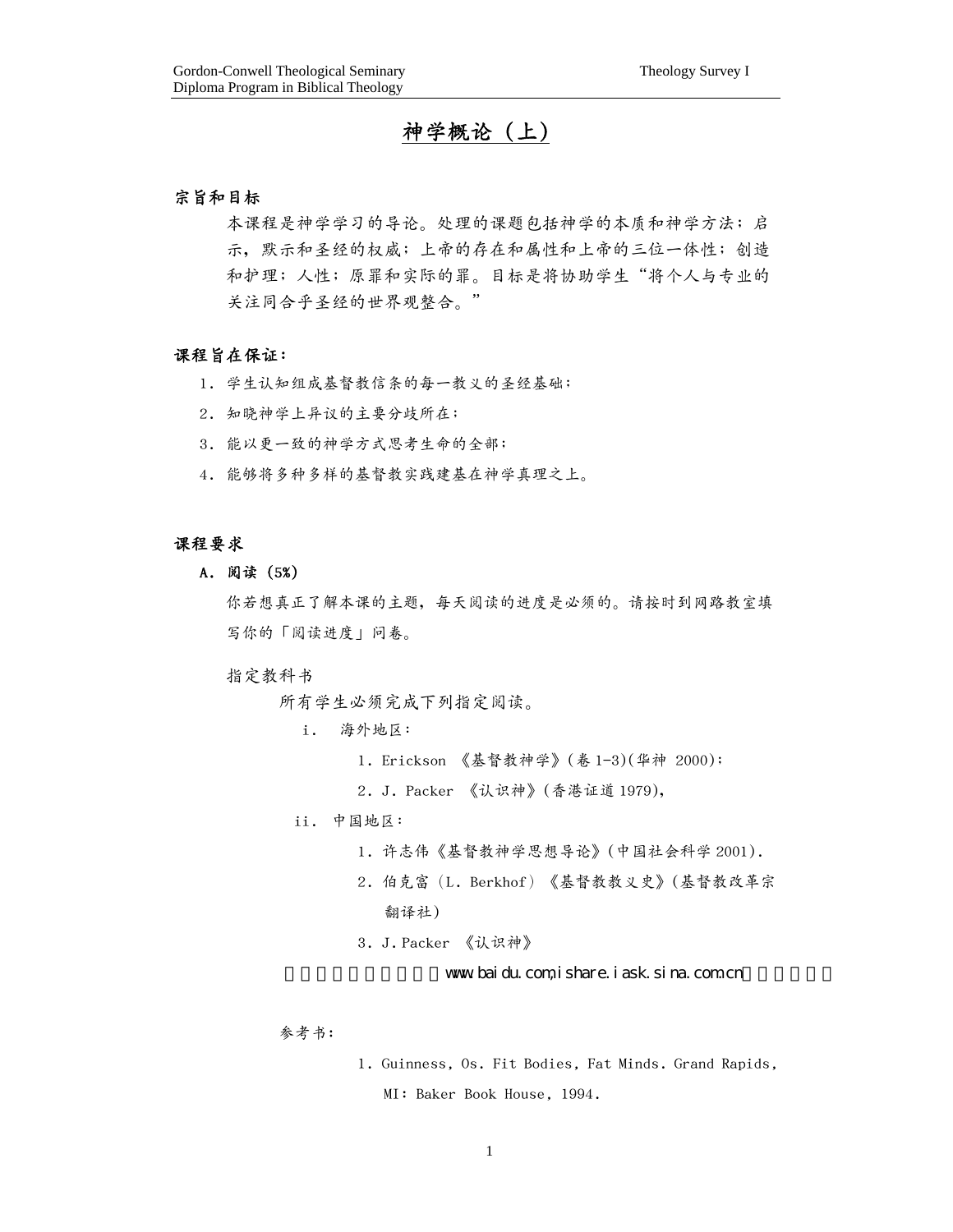| 2. Wells, David. No Place for Truth: Or, Whatever   |
|-----------------------------------------------------|
| Happened to Evangelical Theology? Grand Rapids, MI: |
| William B. Eerdmans, $1993$ . pp $95-136$ .         |

- 3. Wells, David. "The Theologian's Craft" in Doing Theology in Today's World. ed. John D. Woodbridge and Thomas Edward McComiskey. Grand Rapids, MI: Zondervan, 1991. pp 171-194. (此文亦見附錄 A-35)
- 4. Erickson, Millard. Christian Theology. Grand Rapids, MI: Baker Book House, 1995. Chap. 1-30
- 5. Helm, Paul. The Providence of God. Downer's Grove, IL: InterVarsity Press, 1994.
- 6. Carson, D. A. and John D. Woodbridge, eds. Scripture and Truth. Grand Rapids, MI: Baker Book House, 1992. 只需閱讀書中的以下專
	- a. Grudem, Wayne. "Scripture's Self-Attestation and the Problem of Formulating a Doctrine of Scripture."19-59 頁.
	- b. Hughes, Philip Edgecumbe. "The Truth of Scripture and the Problem of Historical Relativity." 173-194 頁
	- c. Nicole, Roger. "The Biblical Concept of Truth."287-296 頁.
	- d. Packer, J. I. "Infallible Scripture and the Role of Hermeneutics." 325-356 页.
- 7. Packer, J. I. Knowing God. Downer's Grove, IL: InterVarsity Press, 1993.
- 8. Hoekema, Anthony A. Created in God's Image. Grand Rapids, MI: William B. Eerdmans, 1986. pp 1-111.
- 9. Fairlie, Henry. The Seven Deadly Sins Today. Notre Dame, IN: University of Notre Dame Press, 1979.